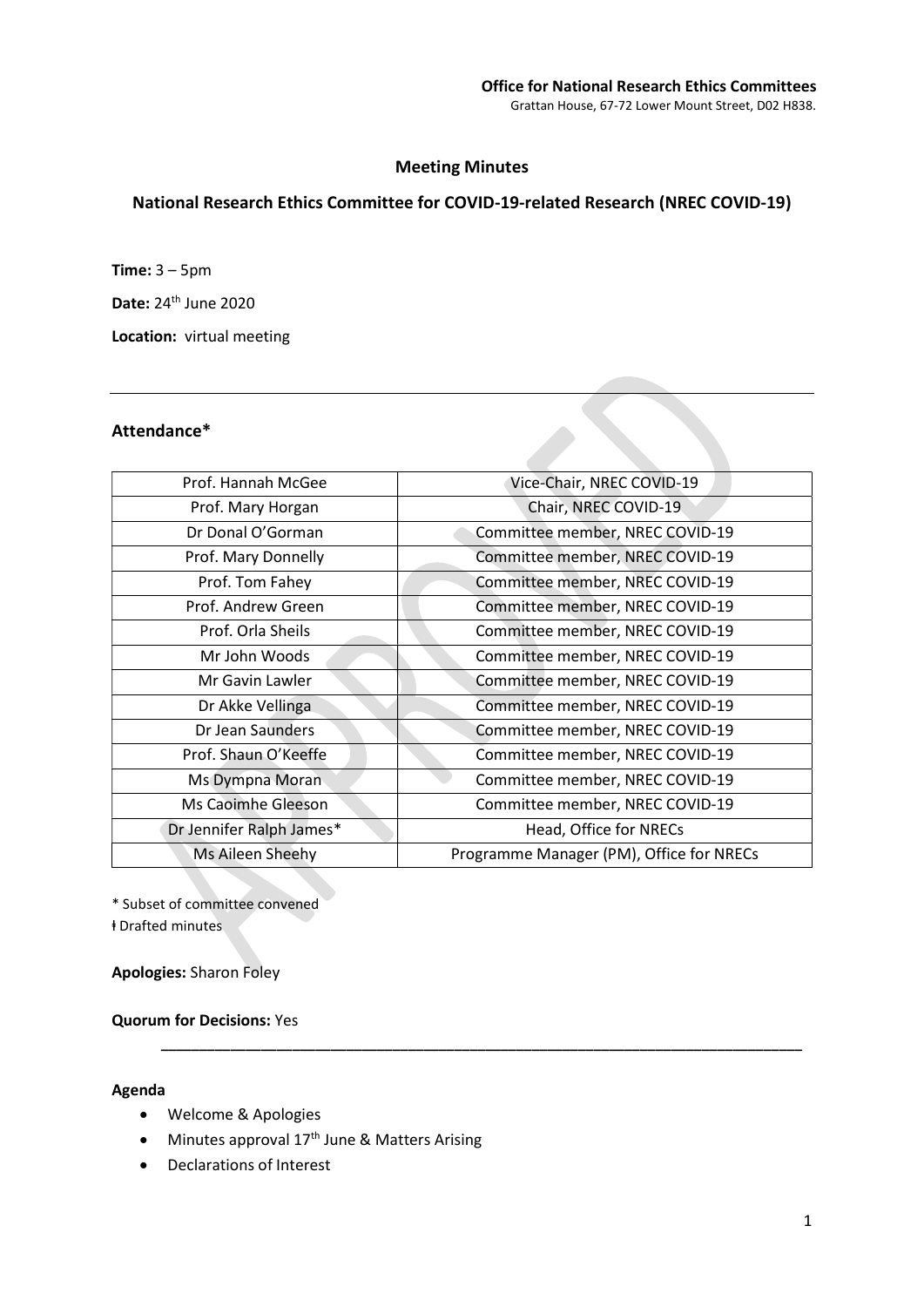- Application 20-NREC-C0V-065
- Application 20-NREC-C0V-067
- Application 20-NREC-C0V-068
- Application 20-NREC-C0V-069
- Application 20-NREC-C0V-070
- AOB
- Prof. Hannah McGee (Vice-Chair) chaired the meeting and welcomed the committee.

\_\_\_\_\_\_\_\_\_\_\_\_\_\_\_\_\_\_\_\_\_\_\_\_\_\_\_\_\_\_\_\_\_\_\_\_\_\_\_\_\_\_\_\_\_\_\_\_\_\_\_\_\_\_\_\_\_\_\_\_\_\_\_\_\_\_\_\_\_\_\_\_\_\_\_\_\_\_\_\_\_\_

- $\bullet$  The minutes from meeting on  $17<sup>th</sup>$  June were approved.
- Matters arising from the  $17<sup>th</sup>$  June meeting as follows:
	- (1) The Head of Office for NRECs provided a running count of applications considered by NREC COVID-19 to date.
	- (2) The Head of Office for NRECs confirmed that additional research funding awards are being made through the SFI COVID-19 rapid-response funding call, a number of which may be in scope for review by the NREC COVID-19.
- Declarations of Interest: none

#### Applications

| <b>Application Number</b>     | 20-NREC-COV-065                                                                                                                                                                                                                                                                                                                                                                                                                                                                     |
|-------------------------------|-------------------------------------------------------------------------------------------------------------------------------------------------------------------------------------------------------------------------------------------------------------------------------------------------------------------------------------------------------------------------------------------------------------------------------------------------------------------------------------|
| <b>Applicant</b>              | Dr Fiona Fenton                                                                                                                                                                                                                                                                                                                                                                                                                                                                     |
| <b>Study Title</b>            | A cross section observational study on the seroprevalence of<br>antibodies to SARS-CoV-2 in a cohort of patients receiving Opiate<br>Substitution Therapy: Consideration of possible protective effects of<br>Opiate Substitution Treatment (OST) drugs on clinical manifestation<br>of SARS-CoV-2.                                                                                                                                                                                 |
| Institution                   | <b>HSE National Drug Treatment Centre</b>                                                                                                                                                                                                                                                                                                                                                                                                                                           |
| <b>NREC COVID-19 Comments</b> | The committee agreed that this application represented a<br>$\bullet$<br>simple but worthwhile study                                                                                                                                                                                                                                                                                                                                                                                |
| <b>NREC COVID-19 Decision</b> | Provisional approval                                                                                                                                                                                                                                                                                                                                                                                                                                                                |
| <b>Associated Conditions</b>  | Noting that participants will be on Opiate Substitution Treatment<br>1.<br>(OST) and may also be taking other substances, the committee<br>needs to be satisfied that participants will not view the study as<br>linked to receiving their medication and therefore feel pressured<br>to volunteer; please respond. The committee queries how<br>potential participants with impaired judgement will be excluded.<br>Correspondingly, the committee requests the applicant consider |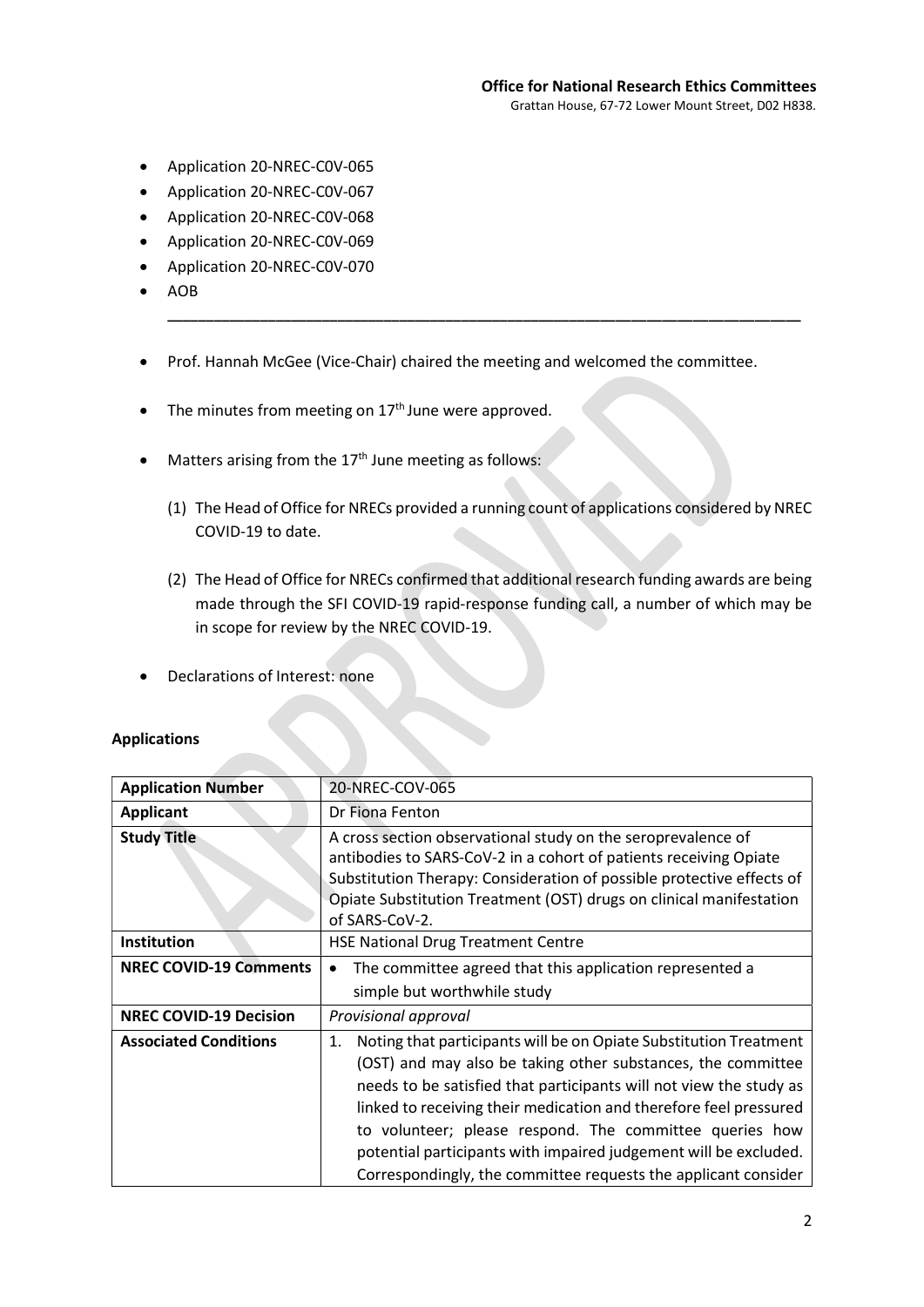| appropriate adjustments to the processes for recruitment or<br>blood sample return in order to remove any risk of the<br>participant feeling induced to volunteer.<br>In relation to recruitment, the committee is of the view that it<br>2.<br>would be best to recruit the 130-150 participants consecutively<br>from clinics in order to reduce the risk of selection bias.                                                                                                                                                                                                               |
|----------------------------------------------------------------------------------------------------------------------------------------------------------------------------------------------------------------------------------------------------------------------------------------------------------------------------------------------------------------------------------------------------------------------------------------------------------------------------------------------------------------------------------------------------------------------------------------------|
| Regarding Section 2.1, the committee advises that symptomatic<br>3.<br>participants are directed to their GP for COVID-19 testing in<br>accordance with national guidelines.                                                                                                                                                                                                                                                                                                                                                                                                                 |
| The committee observes a statement in the PIL that having<br>4.<br>antibodies may confer 'some protection from future infection' as<br>a benefit; the committee is of the view that this generalised<br>statement may be misleading based on what we know about<br>COVID-19 to date, and requests it be removed.                                                                                                                                                                                                                                                                             |
| Furthermore, the committee requires the following statement in<br>5.<br>the PIL be removed: 'This could be because for example<br>methadone can affect a patients breathing.                                                                                                                                                                                                                                                                                                                                                                                                                 |
| The committee is of the view that the data protection sections in<br>6.<br>the PIL is confusing and requires simplification.                                                                                                                                                                                                                                                                                                                                                                                                                                                                 |
| The committee notes conflicting references to potential future<br>7.<br>research. For example, it is stated in the PIL that no other<br>research will be carried out on the sample, yet in the consent<br>form there are a range of options related to future use /<br>destruction of material. The committee requests harmonisation<br>of this inconsistency across the study documentation Secondly,<br>the committee notes the range of options in the consent form is<br>too complicated and seems unnecessary given the purpose is<br>solely to examine seroprevalence; please clarify. |
|                                                                                                                                                                                                                                                                                                                                                                                                                                                                                                                                                                                              |
| Suggestion: noting the terms COVID-19 and coronavirus are used                                                                                                                                                                                                                                                                                                                                                                                                                                                                                                                               |
| interchangeably in the PIL, the committee suggests that the                                                                                                                                                                                                                                                                                                                                                                                                                                                                                                                                  |
| terminology is standardised.                                                                                                                                                                                                                                                                                                                                                                                                                                                                                                                                                                 |

| <b>Application Number</b>     | 20-NREC-C0V-067                                                                                                                |
|-------------------------------|--------------------------------------------------------------------------------------------------------------------------------|
| <b>Applicant</b>              | Prof. Jonathan Hourihane                                                                                                       |
| <b>Study Title</b>            | CORAL Study: Impact of Corona Virus Pandemic on Allergic and                                                                   |
|                               | Autoimmune Dysregulation in Infants Born During Lockdown                                                                       |
| Institution                   | <b>RCSI</b>                                                                                                                    |
| <b>NREC COVID-19 Comments</b> | • The committee agreed that this cross-sectional study on 1000<br>infants born between March and May 2020 has the potential to |
|                               | improve understanding of the early origins of lifelong diseases                                                                |
|                               | that constitute a major health and social burden in Ireland and                                                                |
|                               | other developed countries.                                                                                                     |

 $\mathbf{D}$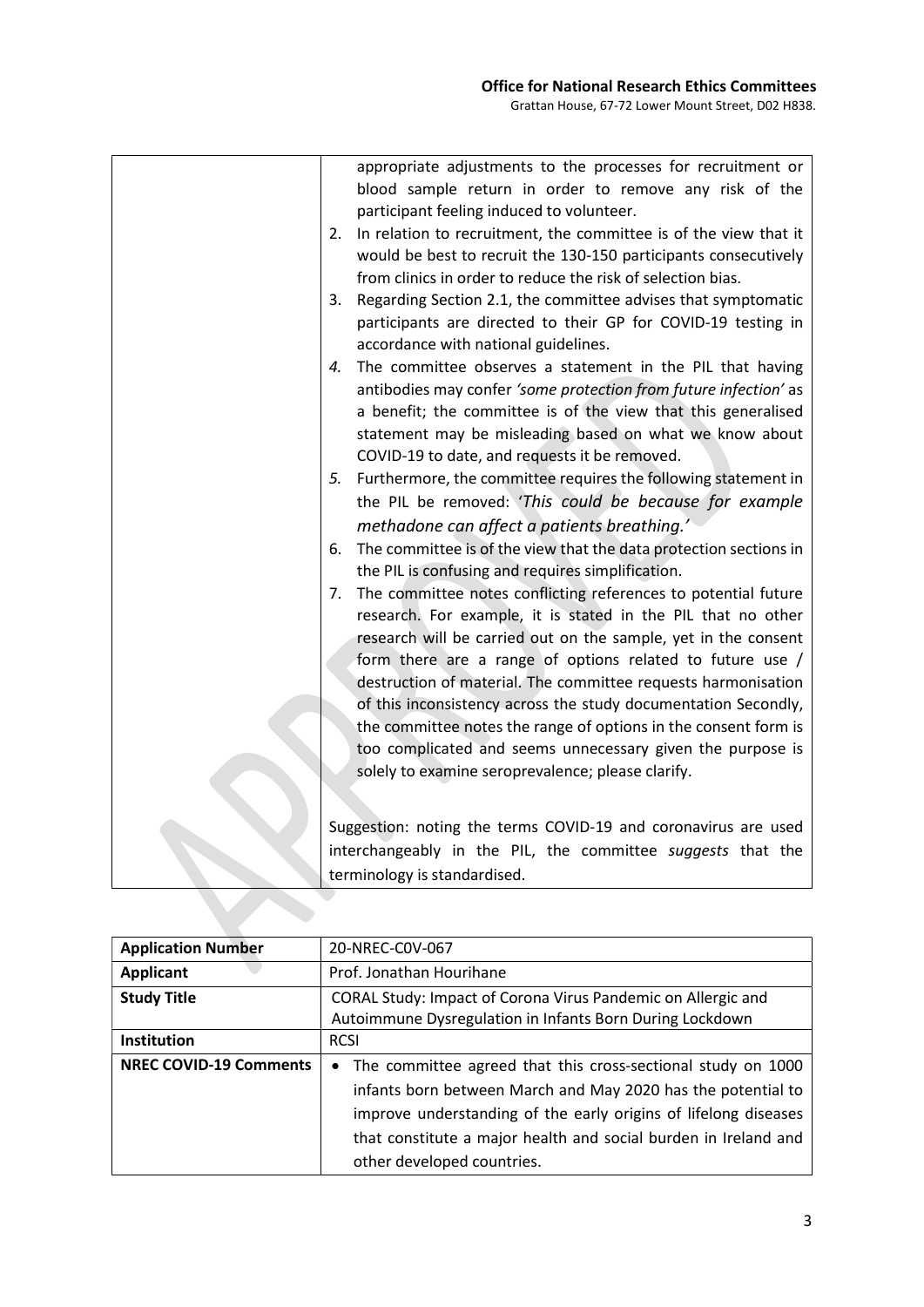Grattan House, 67-72 Lower Mount Street, D02 H838.

| <b>NREC COVID-19 Decision</b> | Provisional approval                                                                                                                      |
|-------------------------------|-------------------------------------------------------------------------------------------------------------------------------------------|
| <b>Associated Conditions</b>  | 1. It is proposed that 'The Principal Investigator will retain the key                                                                    |
|                               | for re-identification at CHI'; the committee requests that the                                                                            |
|                               | master key be retained by a trustworthy member of hospital staff                                                                          |
|                               | who is not part of the research study team.                                                                                               |
|                               | 2. The committee notes in section 9.1.3 that personal details will be                                                                     |
|                               | confirmed at each point of contact and is unclear if the master                                                                           |
|                               | key is to be used to obtain these details at every data collection                                                                        |
|                               | point in the study; please clarify.                                                                                                       |
|                               | 3. The committee acknowledges that mandating a parent be fluent                                                                           |
|                               | in written and spoken English will make the study easier to<br>complete, however it cautions that this may negatively impact on           |
|                               | the data collected and potentially discriminate against sectors of                                                                        |
|                               | the community; please justify. Moreover, given the exclusion                                                                              |
|                               | criteria, why is there a place for a translator to sign on the consent                                                                    |
|                               | form?                                                                                                                                     |
|                               | 4. Noting the exclusion criterion of 'Documented maternal SARS-                                                                           |
|                               | CoV-2 infection' (section 3.5), the committee asks what about                                                                             |
|                               | other family members living in the same household?                                                                                        |
|                               | 5. The committee notes that 'No' as been answered to the question                                                                         |
|                               | on participant expenses (section 3.8), and requests justification                                                                         |
|                               | for not covering the parents' out-of-pocket expenses.                                                                                     |
|                               | The committee observes that consent will be sought for sample<br>6.                                                                       |
|                               | use in future studies 'not designed at present' (section 6.2.5) and<br>asserts that the study team will need to revert to the parents for |
|                               | additional consent. The applicant does not regard the study as                                                                            |
|                               | comprising a biobank (section 6.2.6), however given there is a                                                                            |
|                               | plan to retain samples for future unspecified studies, the                                                                                |
|                               | committee suggests this is a de facto biobank and requests                                                                                |
|                               | clarification in this regard.                                                                                                             |
|                               | 7. The committee notes the data / sample sharing agreements are                                                                           |
|                               | in draft and requests sight of the final signed agreements.                                                                               |
|                               | 8. The committee maintains that genomic sequencing may yield                                                                              |
|                               | 'clinically or personally relevant information' (section 6.5.1).                                                                          |
|                               | Future studies (unspecified) may well look at personally relevant                                                                         |
|                               | profiles; in this regard the committee asks if metagenomic data<br>will be linked with personal data/social demographics?                 |
|                               | The committee notes that questionnaires will be checked for<br>9.                                                                         |
|                               | completeness (section 9.4.2) and queries what will happen if they                                                                         |
|                               | are not? eg will participants' information to be deleted?                                                                                 |
|                               | 10. The committee is unclear in the GP letter as to the plan for what                                                                     |
|                               | will happen if a clinical condition is identified and how it is to be                                                                     |
|                               | dealt with.                                                                                                                               |
|                               | 11. The committee is of the view that the PIL is over-long and                                                                            |
|                               | confusing and requests a rewrite eg explain what a biobank is.                                                                            |
|                               | 12. Regarding the consent form:                                                                                                           |
|                               | The committee requests clarity on who will consent - one or<br>$\bullet$                                                                  |
|                               | both parent(s) / guardian(s)?                                                                                                             |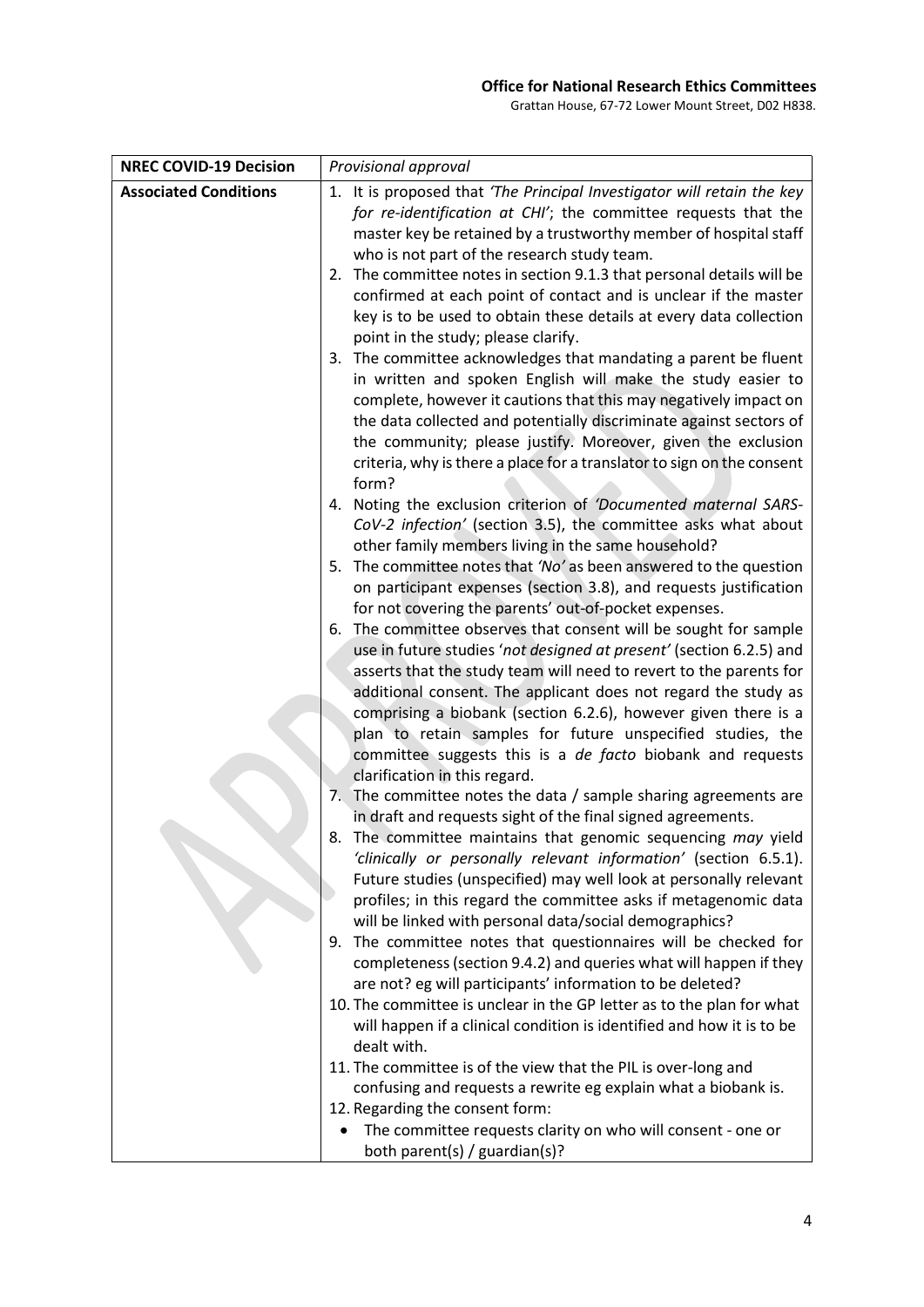| Both consent forms are too complicated, and the committee is<br>unclear as to what researchers will do if certain boxes are<br>ticked. The committee requires a simpler consent form with<br>single tick boxes in response to each individual statement.<br>Some questions attempt to cover more than one issue, and the<br>committee requests that one issue is addressed by one<br>question.<br>The committee requests that the following statement be<br>removed: 'If I have further queries concerning my rights in<br>connection with the research, I can contact the COVID19<br>National Research Ethics Committee, e-mail: XXXX'.<br>• The committee is unclear as to how parents can make the<br>request to withdraw and to whom (PI, research nurse?).<br>The committee requests that the DPO's name and contact<br>details be included.<br>• The committee requests that the Researcher Declaration<br>accurately reflect the nature of the consent ie, that it is parental<br>and not patient consent.<br>13. The committee queries if infants who have an identified allergy<br>will be followed up. |
|------------------------------------------------------------------------------------------------------------------------------------------------------------------------------------------------------------------------------------------------------------------------------------------------------------------------------------------------------------------------------------------------------------------------------------------------------------------------------------------------------------------------------------------------------------------------------------------------------------------------------------------------------------------------------------------------------------------------------------------------------------------------------------------------------------------------------------------------------------------------------------------------------------------------------------------------------------------------------------------------------------------------------------------------------------------------------------------------------------------|
|                                                                                                                                                                                                                                                                                                                                                                                                                                                                                                                                                                                                                                                                                                                                                                                                                                                                                                                                                                                                                                                                                                                  |
|                                                                                                                                                                                                                                                                                                                                                                                                                                                                                                                                                                                                                                                                                                                                                                                                                                                                                                                                                                                                                                                                                                                  |

| <b>Application Number</b>     | 20-NREC-COV-068                                                                                                                                                                                                                                                                                                                                                                                                                                                                                                                                                                                                                                                                                                                                                                                                                                                                                                                                                                    |
|-------------------------------|------------------------------------------------------------------------------------------------------------------------------------------------------------------------------------------------------------------------------------------------------------------------------------------------------------------------------------------------------------------------------------------------------------------------------------------------------------------------------------------------------------------------------------------------------------------------------------------------------------------------------------------------------------------------------------------------------------------------------------------------------------------------------------------------------------------------------------------------------------------------------------------------------------------------------------------------------------------------------------|
| <b>Applicant</b>              | Dr Fintan Sheerin                                                                                                                                                                                                                                                                                                                                                                                                                                                                                                                                                                                                                                                                                                                                                                                                                                                                                                                                                                  |
| <b>Study Title</b>            | Staff mental health while providing care to people with intellectual<br>disability during the COVID-19 pandemic                                                                                                                                                                                                                                                                                                                                                                                                                                                                                                                                                                                                                                                                                                                                                                                                                                                                    |
| Institution                   | <b>TCD</b>                                                                                                                                                                                                                                                                                                                                                                                                                                                                                                                                                                                                                                                                                                                                                                                                                                                                                                                                                                         |
| <b>NREC COVID-19 Comments</b> | The committee noted that this study proposes to examine the                                                                                                                                                                                                                                                                                                                                                                                                                                                                                                                                                                                                                                                                                                                                                                                                                                                                                                                        |
|                               | impact of sustained care in a pandemic on the mental health of                                                                                                                                                                                                                                                                                                                                                                                                                                                                                                                                                                                                                                                                                                                                                                                                                                                                                                                     |
|                               | healthcare staff working in intellectual disability care.                                                                                                                                                                                                                                                                                                                                                                                                                                                                                                                                                                                                                                                                                                                                                                                                                                                                                                                          |
| <b>NREC COVID-19 Decision</b> | Provisional approval                                                                                                                                                                                                                                                                                                                                                                                                                                                                                                                                                                                                                                                                                                                                                                                                                                                                                                                                                               |
| <b>Associated Conditions</b>  | Noting that 'interviews will be transcribed by the data processor<br>$\mathbf{1}$ .<br>(AudioTrans) and the interview transcripts will then be<br>anonymised', the committee requests confirmation of what<br>needs to be anonymised. Are respondents' names and place of<br>work being used in interviews?<br>The committee observes inconsistent information on how the<br>2.<br>results will be managed; the protocol states that participants will<br>be given the opportunity to comment on the results of the<br>analysis of the data, and separately the PIL explains that a report<br>will be circulated to the services involved with a general<br>invitation for feedback. The committee requests clarification on<br>this apparent inconsistency, noting that the PIL seems more in<br>line with the response to the DPIA.<br>Regarding the applicant's response to the DPIA on the intention<br>3.<br>to obtain electronic signatures, the committee notes there is no |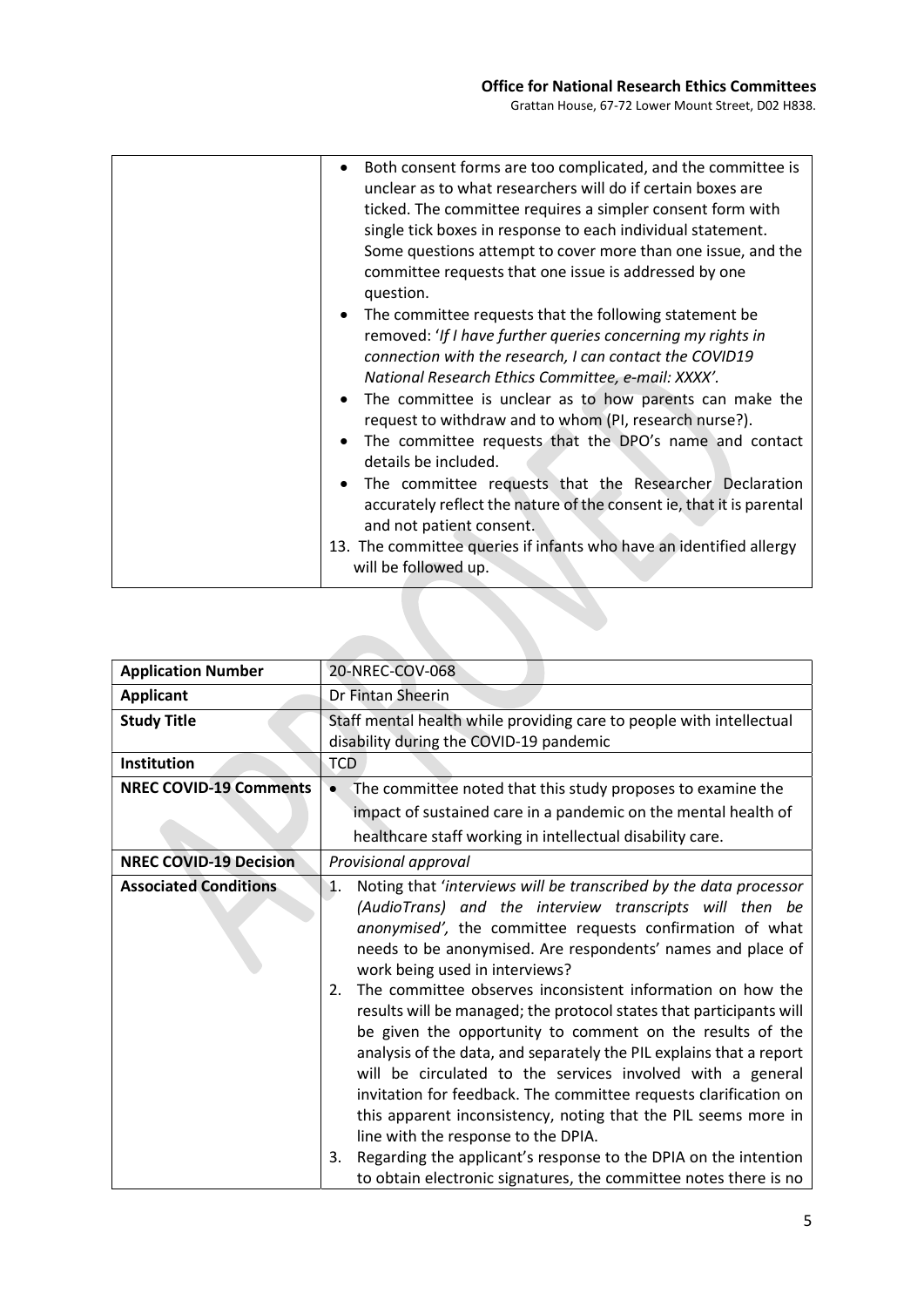|    | reference to an electronic signature in the PIL / consent form;<br>please confirm the means of securing signatures - written,<br>electronic or both. |
|----|------------------------------------------------------------------------------------------------------------------------------------------------------|
| 4. | The committee requests sight of the data transfer agreement                                                                                          |
|    | between AudioTrans and the School of Nursing & Midwifery.                                                                                            |
| 5. | Recognising that 'individual interviews will be conducted                                                                                            |
|    | online/by telephone', the committee requests explanation of                                                                                          |
|    | how they will be conducted online.                                                                                                                   |
| 6. | Acknowledging that 'The research team will also connect                                                                                              |
|    | participants to relevant sources of mental health support, instead                                                                                   |
|    | of the Samaritans, the committee requests that there a standard                                                                                      |
|    | line in the script for anyone who might be distressed, reminding                                                                                     |
|    | them to consider contacting their GP or occupational health                                                                                          |
|    | service. Regarding the PIL statement, 'Let us know if you would                                                                                      |
|    | like to access support from staff health support services', the                                                                                      |
|    | committee is of the view that it is not appropriate that                                                                                             |
|    | researchers have a role in this type of service access.                                                                                              |
| 7. | The committee is unclear as to how the service providers will let                                                                                    |
|    | suitable staff know and requires clarification.                                                                                                      |
| 8. | The committee is unclear as to how potential participants will                                                                                       |
|    | contact the research team and requires clarification. The                                                                                            |
|    | applicant could consider providing copies of the forms to the                                                                                        |
|    | service providers.                                                                                                                                   |
| 9. | Regarding section 3.7, the committee maintains that the                                                                                              |
|    | criterion 'Adults in emergency situations' does not apply to                                                                                         |
|    | adults working during the health emergency.                                                                                                          |
|    | 10. Regarding the consent form, the committee requests the                                                                                           |
|    | reasoning both for including Centre ID (given there are only 3                                                                                       |
|    | sites) and Witness Name and suggests both could be removed                                                                                           |
|    | unless there is good reason. The committee requests removal of                                                                                       |
|    | reference to 'patient' in the PIL / consent materials. Finally, the                                                                                  |
|    | committee requests a thorough spell-check of the PIL.                                                                                                |
|    |                                                                                                                                                      |
|    | Suggestion: the committee is of the view that monthly updates to the                                                                                 |
|    | HSE and Department of Health are unnecessary and could be                                                                                            |
|    | omitted. The committee further suggests that translations of the                                                                                     |
|    | findings into French, Spanish, Portuguese, and Chinese are unlikely                                                                                  |
|    | needed.                                                                                                                                              |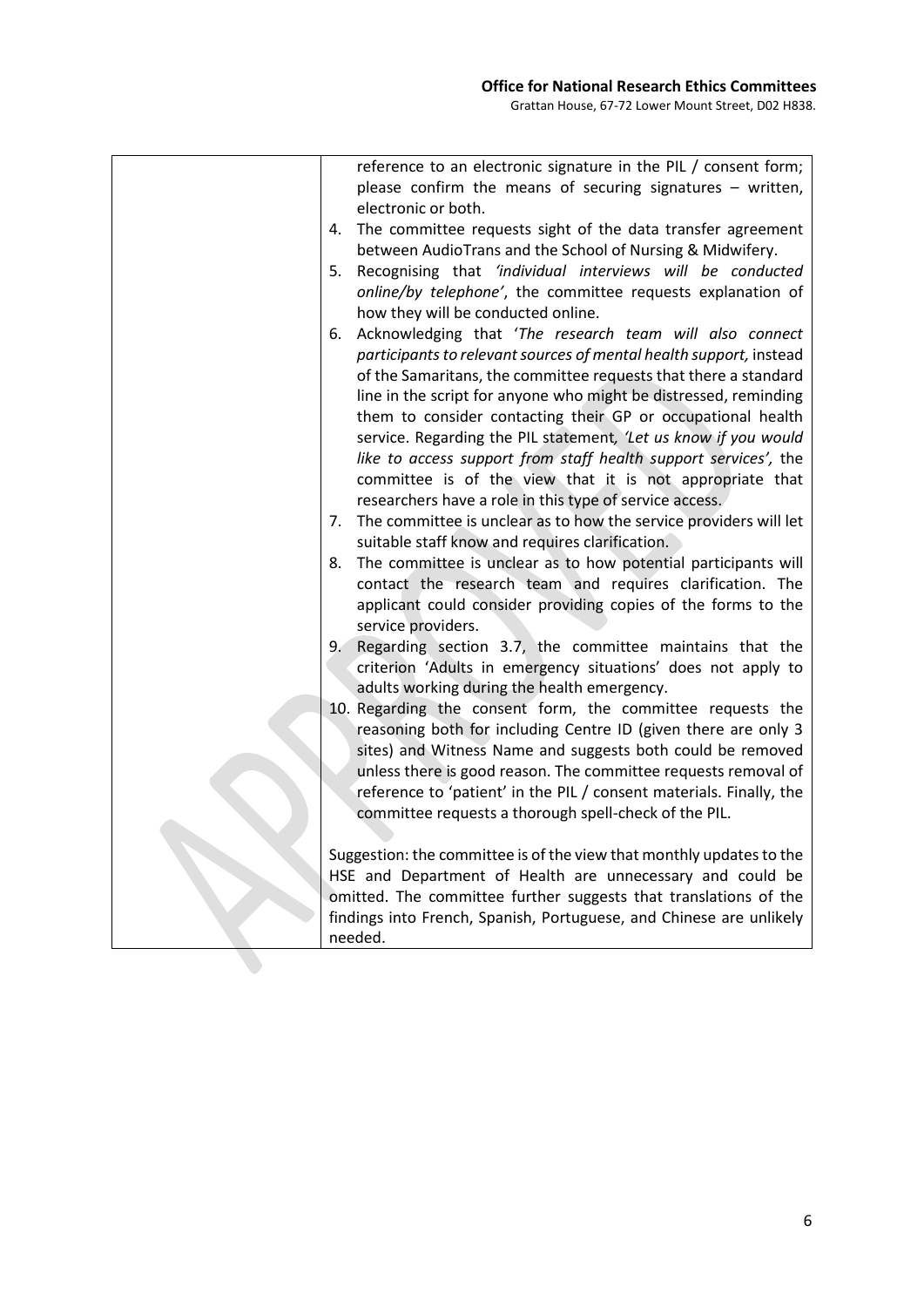### Office for National Research Ethics Committees

Grattan House, 67-72 Lower Mount Street, D02 H838.

| <b>Application Number</b>     | 20-NREC-COV-069                                                                                                                                                                                                                                                                                                                                                                                                                                                                                                                                                                                                                                                                                                                                                                                                                                                                                                                                                                                                                                                                                                                                                                                                                                                                                                                                                                                                                                                                                                                                                                                                                                                                                                                                                                                                                                                                                                                                                                                         |
|-------------------------------|---------------------------------------------------------------------------------------------------------------------------------------------------------------------------------------------------------------------------------------------------------------------------------------------------------------------------------------------------------------------------------------------------------------------------------------------------------------------------------------------------------------------------------------------------------------------------------------------------------------------------------------------------------------------------------------------------------------------------------------------------------------------------------------------------------------------------------------------------------------------------------------------------------------------------------------------------------------------------------------------------------------------------------------------------------------------------------------------------------------------------------------------------------------------------------------------------------------------------------------------------------------------------------------------------------------------------------------------------------------------------------------------------------------------------------------------------------------------------------------------------------------------------------------------------------------------------------------------------------------------------------------------------------------------------------------------------------------------------------------------------------------------------------------------------------------------------------------------------------------------------------------------------------------------------------------------------------------------------------------------------------|
| <b>Applicant</b>              | Prof. Paul Cotter                                                                                                                                                                                                                                                                                                                                                                                                                                                                                                                                                                                                                                                                                                                                                                                                                                                                                                                                                                                                                                                                                                                                                                                                                                                                                                                                                                                                                                                                                                                                                                                                                                                                                                                                                                                                                                                                                                                                                                                       |
| <b>Study Title</b>            | <b>Irish Coronavirus Sequencing Consortium</b>                                                                                                                                                                                                                                                                                                                                                                                                                                                                                                                                                                                                                                                                                                                                                                                                                                                                                                                                                                                                                                                                                                                                                                                                                                                                                                                                                                                                                                                                                                                                                                                                                                                                                                                                                                                                                                                                                                                                                          |
| Institution                   | Teagasc Food Research Centre, Moorepark                                                                                                                                                                                                                                                                                                                                                                                                                                                                                                                                                                                                                                                                                                                                                                                                                                                                                                                                                                                                                                                                                                                                                                                                                                                                                                                                                                                                                                                                                                                                                                                                                                                                                                                                                                                                                                                                                                                                                                 |
| <b>NREC COVID-19 Comments</b> | The committee agreed that the rationale for this multicentre                                                                                                                                                                                                                                                                                                                                                                                                                                                                                                                                                                                                                                                                                                                                                                                                                                                                                                                                                                                                                                                                                                                                                                                                                                                                                                                                                                                                                                                                                                                                                                                                                                                                                                                                                                                                                                                                                                                                            |
|                               | Irish study is well-outlined.                                                                                                                                                                                                                                                                                                                                                                                                                                                                                                                                                                                                                                                                                                                                                                                                                                                                                                                                                                                                                                                                                                                                                                                                                                                                                                                                                                                                                                                                                                                                                                                                                                                                                                                                                                                                                                                                                                                                                                           |
|                               | The committee noted that this study proposes to use samples                                                                                                                                                                                                                                                                                                                                                                                                                                                                                                                                                                                                                                                                                                                                                                                                                                                                                                                                                                                                                                                                                                                                                                                                                                                                                                                                                                                                                                                                                                                                                                                                                                                                                                                                                                                                                                                                                                                                             |
|                               | from the All Ireland Infectious Diseases (AIID) Cohort, for which                                                                                                                                                                                                                                                                                                                                                                                                                                                                                                                                                                                                                                                                                                                                                                                                                                                                                                                                                                                                                                                                                                                                                                                                                                                                                                                                                                                                                                                                                                                                                                                                                                                                                                                                                                                                                                                                                                                                       |
|                               | the NREC COVID-19 provided ethics approval in May.                                                                                                                                                                                                                                                                                                                                                                                                                                                                                                                                                                                                                                                                                                                                                                                                                                                                                                                                                                                                                                                                                                                                                                                                                                                                                                                                                                                                                                                                                                                                                                                                                                                                                                                                                                                                                                                                                                                                                      |
| <b>NREC COVID-19 Decision</b> | Provisional approval                                                                                                                                                                                                                                                                                                                                                                                                                                                                                                                                                                                                                                                                                                                                                                                                                                                                                                                                                                                                                                                                                                                                                                                                                                                                                                                                                                                                                                                                                                                                                                                                                                                                                                                                                                                                                                                                                                                                                                                    |
| <b>Associated Conditions</b>  | Notwithstanding that recruitment will be largely via the AIID<br>1.<br>cohort, the committee requests that the PIL and consent forms<br>are revised for participants not already recruited through the<br>AIID.<br>The committee notes the data protection notice from the APC<br>2.<br>Microbiome that participants are expected to sign, as well as a<br>separate PIL and consent form that participants are to sign in<br>addition. The committee requests that a single PIL and consent<br>form is drafted, clarifying the name of the organisation running<br>the study.<br>Further to the PIL, the committee requests clarity therein that<br>3.<br>patient identifiable data is not being sent to Teagasc, but coded<br>in either the hospital or the NVRL, prior to being sent on.<br>Additionally, the committee requests an introduction to the PIL<br>indicating why the participant is being approached, and who is<br>making the approach (e.g. a clinician in the treating hospital).<br>The committee notes the statement that 'Most patients<br>4.<br>included in the study will have provided consent for the use of<br>samples for research purposes through prior enrolment in the All<br>Ireland Infectious Disease Cohort Study (AIID)'; the committee<br>requires clarity on this statement, which reads ambiguously.<br>The committee requires assurance that the study meets data<br>5.<br>protection obligations; in this regard, data processing<br>agreements need to be in place with all sequencing labs (as data<br>processors), and data sharing agreements need to be in place<br>between participating hospitals and Teagasc.<br>The committee requires clarity on the inclusion of deceased<br>6.<br>patients, and that only samples from deceased participants<br>already recruited by the AIID cohort will be analysed.<br>Suggestion: the committee observes that 'research participants who<br>might not adequately understand verbal or written information will |
|                               | not be included in the study; the committee suggests the applicant<br>considers appropriate ways of supporting such individuals' capacity<br>to consent, rather than excluding them from the study.                                                                                                                                                                                                                                                                                                                                                                                                                                                                                                                                                                                                                                                                                                                                                                                                                                                                                                                                                                                                                                                                                                                                                                                                                                                                                                                                                                                                                                                                                                                                                                                                                                                                                                                                                                                                     |